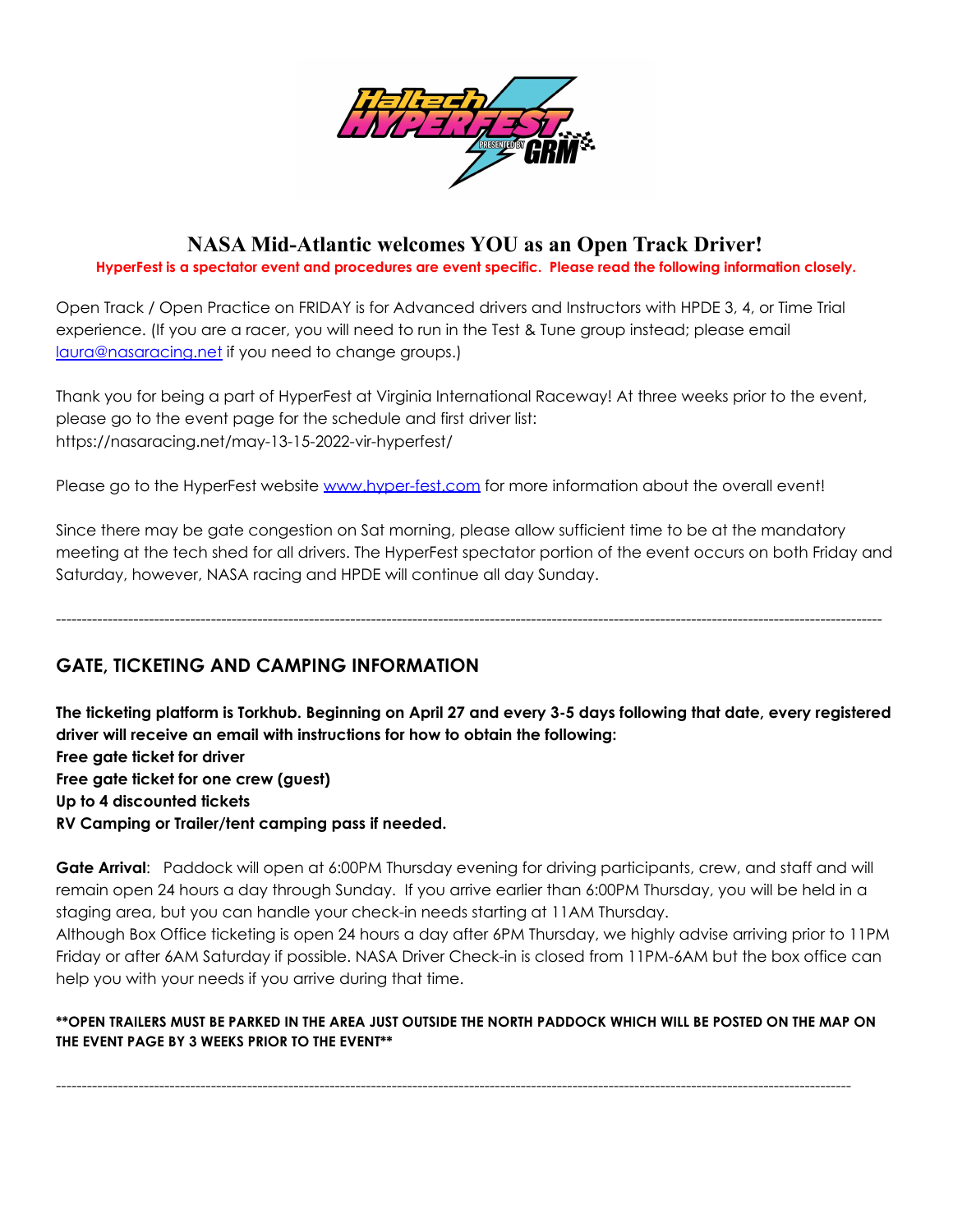

**For VIR events:** No trailer drops or gate entry are permitted prior to 6PM Thursday. Once gates are open, they remain open 24 hours a day. **Power \$30, Off-Road \$30. Fees for electrical and off road vehicle passes will be paid to VIR.**

**Parking:** There MAY be assigned paddocking. The paddock map will be posted at event page at nasaracing.net. There will also be overflow sections if you arrive and your assigned area is full. You will need to put the paddock sticker you are given at check-in on your upper driver's side windshield. You will not be allowed in the paddock without this pass, and there will also be a paddock marshall checking for paddock stickers inside the paddock. Each driver is allowed one support vehicle per registered driver. This is the vehicle that will be allowed in and out of the paddock. Friends, crew and family MUST park in general parking. No exceptions. There will be shuttles that provide transportation.

**Saving spaces:** You may save one space for a driving participant until 8AM on Friday morning. This must be marked by standard yellow "caution" tape or cones and must be removed at 8AM on Friday morning. PLEASE CONSERVE SPACE. If you are using more space than you should (tow/support vehicle, racecar), you will be required to condense your space. AGAIN, friends, crew, and family MUST park outside of the race paddock.

**Saturday evening party**: For the Hyperfest event, trophies for race winners are presented Saturday evening in the spectator area. Information regarding special free festivities for you will be discussed at the All Hands Meeting. Please ask at registration if you have any questions.

## **NASA Club Codes and Regulations/ NASA Mid-Atlantic Supplemental Regulations: You are responsible for knowing the information at these links:**

<https://nasaracing.net/wp-content/uploads/ma-supp-ccr.pdf>

<https://nasa-assets.s3.amazonaws.com/document/document/282/2021.8.3.pdf>

---------------------------------------------------------------------------------------------------------------------------------------------

# **OPEN TRACK PROCEDURES**

**REGISTRATION:** You must visit registration in the room next to the tech shed to get your wristband that allows you on track.

**TECH:** Bring your car through Tech with your completed pre-tech form. If your vehicle passes the tech inspection, you will receive a tech sticker. The form you need can be found at <http://nasaracing.net/tech/>

**CAR NUMBER:** Your car number is your 1st preference unless you are notified of the need to change. **You are** responsible to have your car numbered before it will be allowed on the track. We do not provide numbers.

#### **CANCELLATION POLICY:**

Please see link for HYPERFEST policy here: <http://nasaracing.net/contact-us/cancellation-policy/> No exceptions.

All drivers are responsible for any track damage that is the result of their actions on or off the track and will be